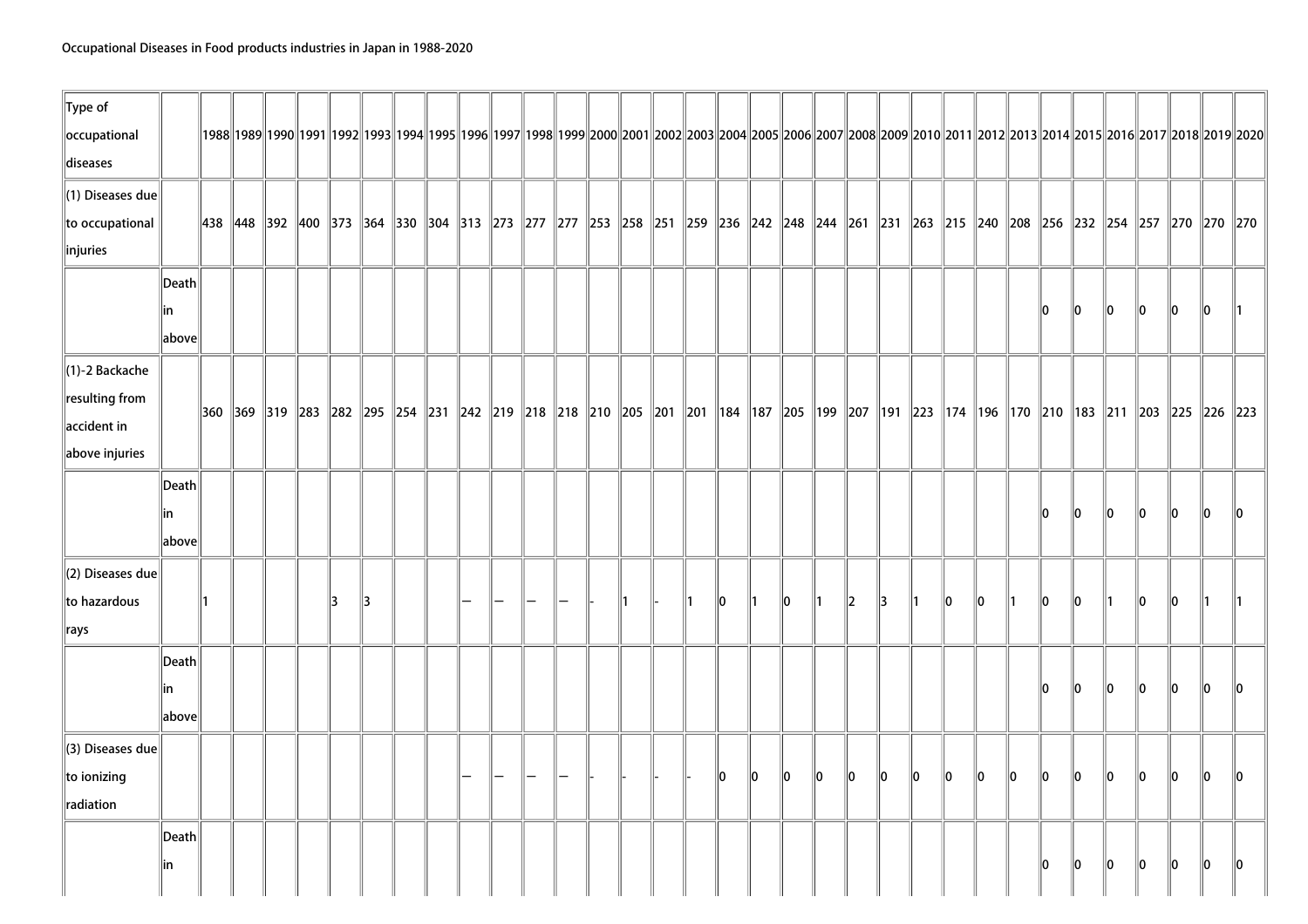|                                          | $\ $ above $\ $       |         |                |          |     |              |          |           |            |                   |                |                |         |                |                |               |                          |                |         |         |                |                |            |    |                |    |                |                |                |                |          |          |                |
|------------------------------------------|-----------------------|---------|----------------|----------|-----|--------------|----------|-----------|------------|-------------------|----------------|----------------|---------|----------------|----------------|---------------|--------------------------|----------------|---------|---------|----------------|----------------|------------|----|----------------|----|----------------|----------------|----------------|----------------|----------|----------|----------------|
| $\parallel$ (4) Diseases due $\parallel$ |                       |         |                |          |     |              |          |           |            |                   |                |                |         |                |                |               |                          |                |         |         |                |                |            |    |                |    |                |                |                |                |          |          |                |
| $\ $ to abnormal                         |                       |         |                |          |     |              |          |           |            | —                 | -              |                |         |                |                |               | 0                        | 10             | 10      | 10      | 10             | 10             | 10         | 10 | 10             | ∥1 | 10             | 10             | 10             | 10             | 10       | 10       | $\ 0\ $        |
| atmospheric                              |                       |         |                |          |     |              |          |           |            |                   |                |                |         |                |                |               |                          |                |         |         |                |                |            |    |                |    |                |                |                |                |          |          |                |
| $\parallel$ pressure                     |                       |         |                |          |     |              |          |           |            |                   |                |                |         |                |                |               |                          |                |         |         |                |                |            |    |                |    |                |                |                |                |          |          |                |
|                                          | Death                 |         |                |          |     |              |          |           |            |                   |                |                |         |                |                |               |                          |                |         |         |                |                |            |    |                |    |                |                |                |                |          |          |                |
|                                          | in                    |         |                |          |     |              |          |           |            |                   |                |                |         |                |                |               |                          |                |         |         |                |                |            |    |                |    | 10             | 10             | 10             | 10             | 10       | 10       | 10             |
|                                          | $\ $ above $\ $       |         |                |          |     |              |          |           |            |                   |                |                |         |                |                |               |                          |                |         |         |                |                |            |    |                |    |                |                |                |                |          |          |                |
| $\parallel$ (5) Diseases due             |                       |         |                |          |     |              |          |           |            |                   |                |                |         |                |                |               |                          |                |         |         |                |                |            |    |                |    |                |                |                |                |          |          |                |
| $\ $ to abnormal                         |                       | $\ $ 76 | $\parallel$ 72 | $\ 60\ $ | ∥98 | $\ 100\ $ 77 | ∥109 ∥92 |           | $\vert$ 61 | $\parallel$ 21    | $\parallel$ 53 | $\parallel$ 53 | $\ $ 64 | $\parallel$ 58 | $\parallel$ 49 | $\ 60\ $      | $\parallel$ 35           | $\parallel$ 41 | 37      | $\ $ 24 | $\parallel$ 43 | $\parallel$ 34 | $\vert$ 51 | 38 | $\parallel$ 48 | 49 | $\parallel$ 40 | $\parallel$ 53 | $\parallel$ 51 | $\parallel$ 51 | $\ 80\ $ | $\ 62\ $ | $\parallel$ 71 |
| temperature                              |                       |         |                |          |     |              |          |           |            |                   |                |                |         |                |                |               |                          |                |         |         |                |                |            |    |                |    |                |                |                |                |          |          |                |
|                                          | Death                 |         |                |          |     |              |          |           |            |                   |                |                |         |                |                |               |                          |                |         |         |                |                |            |    |                |    |                |                |                |                |          |          |                |
|                                          | in                    |         |                |          |     |              |          |           |            |                   |                |                |         |                |                |               |                          |                |         |         |                |                |            |    |                |    | 10             | 12             | 10             | 10             | 10       | 11.      | 10             |
|                                          | above                 |         |                |          |     |              |          |           |            |                   |                |                |         |                |                |               |                          |                |         |         |                |                |            |    |                |    |                |                |                |                |          |          |                |
| $\parallel$ (5)-2 Heat                   |                       |         |                |          |     |              |          |           |            |                   |                |                |         |                |                |               |                          |                |         |         |                |                |            |    |                |    |                |                |                |                |          |          |                |
| stroke in above                          |                       |         |                |          |     |              |          |           |            |                   |                |                |         |                |                |               |                          |                |         |         |                |                |            |    |                |    | ∥16            | $\parallel$ 21 | $\parallel$ 18 | ∥19            | 43       | 37       | $\parallel$ 41 |
| abnormal                                 |                       |         |                |          |     |              |          |           |            |                   |                |                |         |                |                |               |                          |                |         |         |                |                |            |    |                |    |                |                |                |                |          |          |                |
| temperature                              |                       |         |                |          |     |              |          |           |            |                   |                |                |         |                |                |               |                          |                |         |         |                |                |            |    |                |    |                |                |                |                |          |          |                |
|                                          | $\vert$ Death $\vert$ |         |                |          |     |              |          |           |            |                   |                |                |         |                |                |               |                          |                |         |         |                |                |            |    |                |    |                |                |                |                |          |          |                |
|                                          | ∥in                   |         |                |          |     |              |          |           |            |                   |                |                |         |                |                |               |                          |                |         |         |                |                |            |    |                |    | 10             | ∥1             | 10             | 10             | 10       | 11       | 10             |
|                                          | $\ $ above $\ $       |         |                |          |     |              |          |           |            |                   |                |                |         |                |                |               |                          |                |         |         |                |                |            |    |                |    |                |                |                |                |          |          |                |
| $\ $ (6) Ear diseases                    |                       |         |                |          |     |              |          |           |            |                   |                |                |         |                |                |               |                          |                | ∥1      | 11      |                | ∥1             | llo        | ∥1 |                |    | llo            | ∥o             | 10             |                |          | 11.      |                |
| due to noise                             |                       |         |                |          |     |              |          |           |            |                   |                |                |         |                |                |               | 10                       | 10             |         |         | 10             |                |            |    | 2              | 10 |                |                |                | 10             | 10       |          | $\ 0\ $        |
|                                          | $\ $ Death $\ $       |         |                |          |     |              |          |           |            |                   |                |                |         |                |                |               |                          |                |         |         |                |                |            |    |                |    |                |                |                |                |          |          |                |
|                                          | $\ $ in               |         |                |          |     |              |          |           |            |                   |                |                |         |                |                |               |                          |                |         |         |                |                |            |    |                |    | 10             | ∥o             | $\ 0\ $        | 0              | 10       | 10       | 10             |
|                                          | above                 |         |                |          |     |              |          |           |            |                   |                |                |         |                |                |               |                          |                |         |         |                |                |            |    |                |    |                |                |                |                |          |          |                |
| $\parallel$ (7) Diseases due             |                       |         |                |          |     |              |          |           |            |                   |                |                |         |                |                |               |                          |                |         |         |                |                |            |    |                |    |                |                |                |                |          |          |                |
| to factors other                         |                       | ∥1      | $\parallel$ 1  |          |     |              |          | $\vert$ 1 | -          | $\qquad \qquad -$ | $\parallel$ 2  | $\parallel$    |         | 11             | $\parallel$ 2  | $\parallel$ 4 | $\parallel$ <sub>2</sub> | $\parallel$ 1  | $\ 2\ $ | ∥1      | $\ 0\ $        | ∥1             | ∥1         | 12 | 4              | ∥1 | ∥1             | $\ 2\ $        | ∥1             | 11             | 2        | 2        | 10             |
| than (2) to (6)                          |                       |         |                |          |     |              |          |           |            |                   |                |                |         |                |                |               |                          |                |         |         |                |                |            |    |                |    |                |                |                |                |          |          |                |
|                                          | $\ $ Death $\ $       |         |                |          |     |              |          |           |            |                   |                |                |         |                |                |               |                          |                |         |         |                |                |            |    |                |    |                |                |                |                |          |          |                |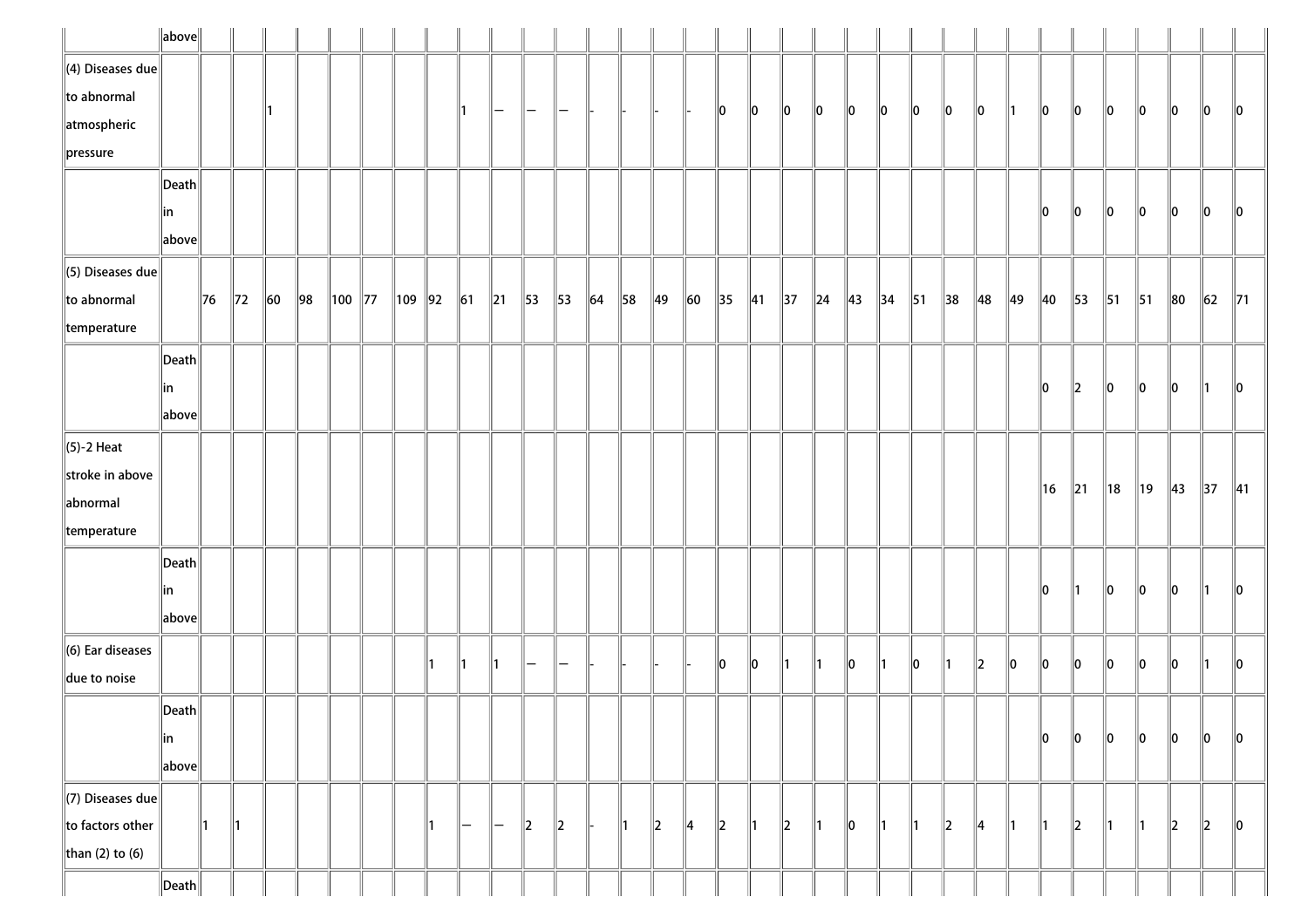|                                                                                                                                          | ∥in<br>$\ $ above $\ $                    |     |                |                |    |               |               |               |              |               |         |                |                |                |     |                |     |                |          |               |               |         |                |                |          |                |         | lo.                      | $\ 0\ $  | $\ 0\ $        | $\ 0\ $        | $\ 0\ $        | $\ 0\ $        | $\parallel$ 0  |
|------------------------------------------------------------------------------------------------------------------------------------------|-------------------------------------------|-----|----------------|----------------|----|---------------|---------------|---------------|--------------|---------------|---------|----------------|----------------|----------------|-----|----------------|-----|----------------|----------|---------------|---------------|---------|----------------|----------------|----------|----------------|---------|--------------------------|----------|----------------|----------------|----------------|----------------|----------------|
| $\ $ (8) Diseases of<br>locomotion and<br>internal organs<br>$\parallel$ due to heavy<br>$\parallel$ and excessive<br>work load          |                                           | 15  | 6              | 5              | ∥4 | 14            | 6             | 5             | ∥9           | $\ 8$         | $\ 8$   | $\ 6$          | $\parallel$ 6  | 17             | 5   | 4              | 12  | 14             | 10       | 3             | 5             | $\ 8$   | 17             | $\parallel$ 4  | 9        | $\ 2\ $        | $\ 6$   | $\ 6$                    | 5        | 3              | 14             | $\parallel$ 5  | $\ 8$          | $\ 6$          |
|                                                                                                                                          | $\ $ Death $\ $<br>∥in<br>$\ $ above $\ $ |     |                |                |    |               |               |               |              |               |         |                |                |                |     |                |     |                |          |               |               |         |                |                |          |                |         | $\ 0\ $                  | $\ 0\ $  | $\ 0\ $        | $\ 0\ $        | $\ 0\ $        | $\ 0\ $        | 10             |
| $\Vert(9)\Vert$<br>Occupational<br>$\ $ lower back pain $\ $<br>$\parallel$ excluding that<br>caused by<br>occupational<br>$\ $ injuries |                                           | 17  | 15             | $\parallel$ 14 | 17 | $\parallel$ 3 | $\parallel$ 4 | $\parallel$ 4 | 5            | $\ 6$         | $\ 2\ $ | $\overline{}$  |                | 13             | 13  | $\parallel$ 4  | 14  | $\parallel$ 3  | $\ 2\ $  | $\parallel$ 3 | $\parallel$ 5 | $\ 2\ $ | 14             | $\parallel$ 4  | $\ 2\ $  | ∥1             | $\ 2\ $ | $\parallel$ <sub>2</sub> | ∥1       | 10             | ∥1             | $\parallel$ 2  | $\parallel$ 2  |                |
|                                                                                                                                          | $\ $ Death $\ $<br>∥in<br>$\ $ above $\ $ |     |                |                |    |               |               |               |              |               |         |                |                |                |     |                |     |                |          |               |               |         |                |                |          |                |         | 10                       | llo.     | lo.            | llo            | llo.           | llo.           | 10             |
| $(10)$ Diseases<br>due to vibration                                                                                                      |                                           |     |                |                |    |               |               |               |              |               |         |                |                |                |     | 11             |     | 10             | 10       | 1             | 10            | 0       | 0              | $\ _0$         | 0        | $\parallel$ 1  | 0       | $\ _0$                   | $\ _0$   | $\ _0$         | $\ _0$         | $\ _0$         | $\ _0$         | llo            |
|                                                                                                                                          | $\ $ Death $\ $<br> in<br>$\ $ above $\ $ |     |                |                |    |               |               |               |              |               |         |                |                |                |     |                |     |                |          |               |               |         |                |                |          |                |         | $\ 0\ $                  | $\ 0\ $  | $\ _0$         | $\ _0$         | $\ _0$         | $\ _0$         | $\ 0\ $        |
| (11) Disorders<br>$\ $ in fingers and<br>forearms, and<br>cervico-                                                                       |                                           | ∥18 | $\parallel$ 15 | 10             | ∥4 | $\ 6$         | $\ 2\ $       | $\parallel$ 7 | $\mathbb{I}$ | $\parallel$ 7 | ∥13     | $\parallel$ 11 | $\parallel$ 11 | $\parallel$ 16 | ∥19 | $\parallel$ 14 | ∥18 | $\parallel$ 12 | $\ 29\ $ | $\ 20\ $      | $\ $ 26       | $\ $ 23 | $\parallel$ 18 | $\parallel$ 19 | $\ 20\ $ | $\parallel$ 16 | ∥18     | $\parallel$ 19           | $\ 22\ $ | $\parallel$ 19 | $\parallel$ 11 | $\parallel$ 33 | $\parallel$ 17 | $\parallel$ 14 |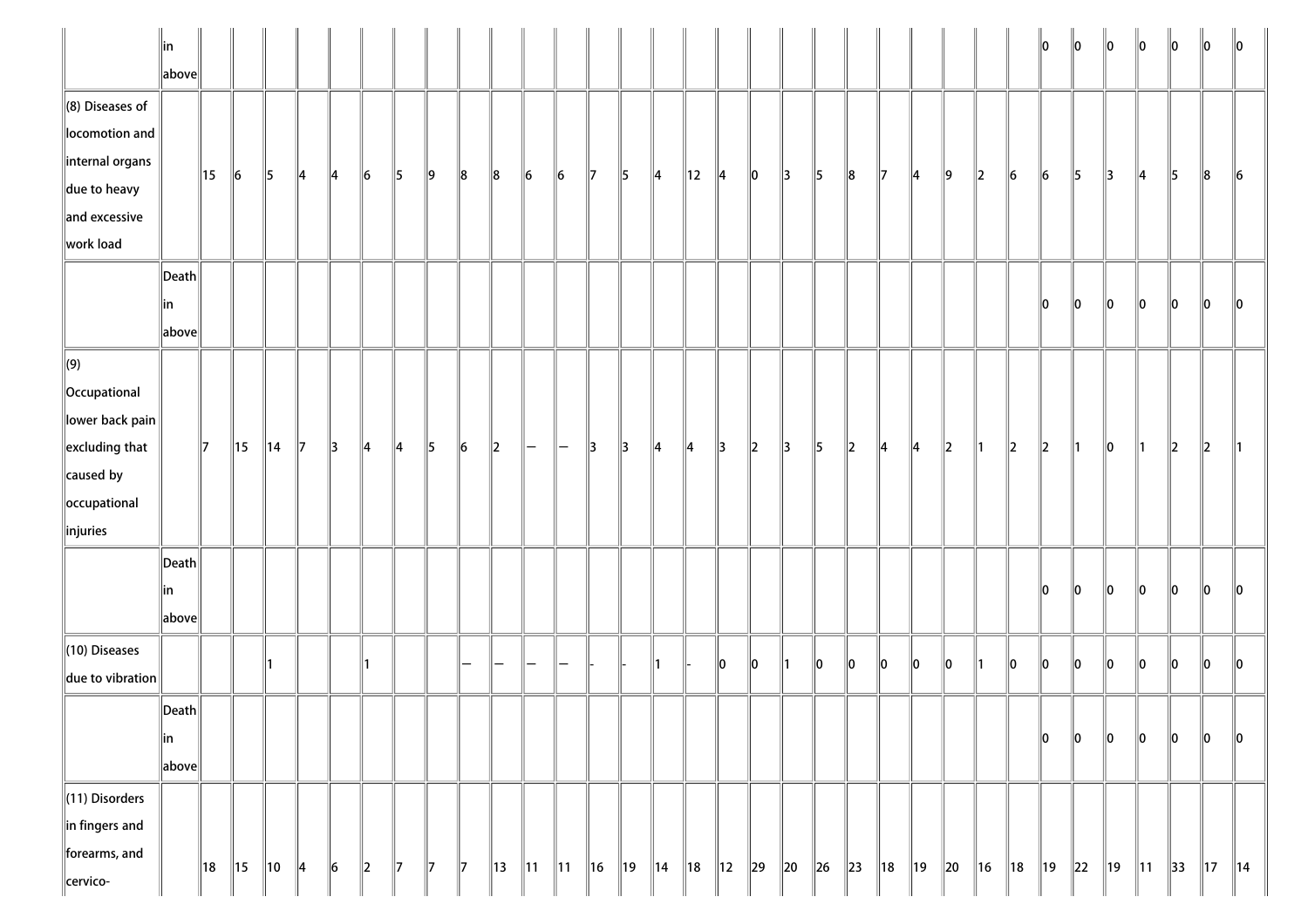| $\parallel$ bronchial               |                       |          |                |                |               |               |                |               |                |                          |                   |               |               |                |               |               |                |                |               |                |               |                |                |               |               |               |               |         |         |          |         |          |               |               |
|-------------------------------------|-----------------------|----------|----------------|----------------|---------------|---------------|----------------|---------------|----------------|--------------------------|-------------------|---------------|---------------|----------------|---------------|---------------|----------------|----------------|---------------|----------------|---------------|----------------|----------------|---------------|---------------|---------------|---------------|---------|---------|----------|---------|----------|---------------|---------------|
| disorder                            |                       |          |                |                |               |               |                |               |                |                          |                   |               |               |                |               |               |                |                |               |                |               |                |                |               |               |               |               |         |         |          |         |          |               |               |
|                                     | Death                 |          |                |                |               |               |                |               |                |                          |                   |               |               |                |               |               |                |                |               |                |               |                |                |               |               |               |               |         |         |          |         |          |               |               |
|                                     | in                    |          |                |                |               |               |                |               |                |                          |                   |               |               |                |               |               |                |                |               |                |               |                |                |               |               |               |               | 10      | 10      | 10       | 10      | 10       | $\parallel$ 0 | $\parallel 0$ |
|                                     | above                 |          |                |                |               |               |                |               |                |                          |                   |               |               |                |               |               |                |                |               |                |               |                |                |               |               |               |               |         |         |          |         |          |               |               |
| (12) Diseases                       |                       |          |                |                |               |               |                |               |                |                          |                   |               |               |                |               |               |                |                |               |                |               |                |                |               |               |               |               |         |         |          |         |          |               |               |
| due to causes                       |                       | 13       | $\parallel$ 5  |                | $\parallel$ 2 | $\parallel$ 4 | $\ 2\ $        | $\parallel 4$ | $\parallel$ 1  | $\parallel$ <sub>2</sub> | $\parallel$ 1     | $\vert$ 2     | $\ 2\ $       | $\parallel$ 3  | $\parallel$ 3 | $\parallel$ 3 | $\parallel$ 5  | $\parallel$ 3  | $\parallel$ 3 | $\vert$ 5      | $\parallel$ 5 | $\parallel$ 11 | $\ 2\ $        | $\parallel$ 5 | $\parallel$ 4 | $\parallel$ 3 | $\parallel$ 9 | 5       | ∥9      | 14       | 17      | 5        | $\parallel$ 3 | $\parallel$ 3 |
| $\left\Vert$ other than (8)         |                       |          |                |                |               |               |                |               |                |                          |                   |               |               |                |               |               |                |                |               |                |               |                |                |               |               |               |               |         |         |          |         |          |               |               |
| $\ $ to (11)                        |                       |          |                |                |               |               |                |               |                |                          |                   |               |               |                |               |               |                |                |               |                |               |                |                |               |               |               |               |         |         |          |         |          |               |               |
|                                     | $\vert$ Death $\vert$ |          |                |                |               |               |                |               |                |                          |                   |               |               |                |               |               |                |                |               |                |               |                |                |               |               |               |               |         |         |          |         |          |               |               |
|                                     | in                    |          |                |                |               |               |                |               |                |                          |                   |               |               |                |               |               |                |                |               |                |               |                |                |               |               |               |               | 10      | 10      | 10       | 10      | 10       | 10            | 10            |
|                                     | $\ $ above $\ $       |          |                |                |               |               |                |               |                |                          |                   |               |               |                |               |               |                |                |               |                |               |                |                |               |               |               |               |         |         |          |         |          |               |               |
| $\parallel$ (13) Anoxia             |                       | ∥1       | $\parallel$ 3  | $\parallel$ 3  | $\ 2\ $       | 11            | 5              | 4             | $\ 2\ $        | $\overline{\phantom{a}}$ | $\ 2\ $           | $\overline{}$ | $\overline{}$ | 11             | $\ 2\ $       | $\ 2\ $       |                | $\ 0\ $        | ∥1            | $\ 0\ $        | $\ 0\ $       | $\parallel$ 3  | $\ 2\ $        | $ 0\rangle$   | $\parallel$ 5 | 11            | $\parallel$ 2 | $\ 0\ $ | 10      | $\ 0\ $  | $\ 2\ $ | $\ 0\ $  | $\ 0\ $       | $\ 0\ $       |
|                                     | Death                 |          |                |                |               |               |                |               |                |                          |                   |               |               |                |               |               |                |                |               |                |               |                |                |               |               |               |               |         |         |          |         |          |               |               |
|                                     | in                    |          |                |                |               |               |                |               |                |                          |                   |               |               |                |               |               |                |                |               |                |               |                |                |               |               |               |               | llo.    | 10      | 10       | 12      | 10       | llo           | 10            |
|                                     | $\ $ above $\ $       |          |                |                |               |               |                |               |                |                          |                   |               |               |                |               |               |                |                |               |                |               |                |                |               |               |               |               |         |         |          |         |          |               |               |
| $\ $ (14) Diseases                  |                       |          |                |                |               |               |                |               |                |                          |                   |               |               |                |               |               |                |                |               |                |               |                |                |               |               |               |               |         |         |          |         |          |               |               |
| due to chemical                     |                       |          |                |                |               |               |                |               |                |                          |                   |               |               |                |               |               |                |                |               |                |               |                |                |               |               |               |               |         |         |          |         |          |               |               |
| substances                          |                       | $\ 21\ $ | $\parallel$ 11 | $\parallel$ 12 | $\ 25\ $      | $\ 29\ $      | $\parallel$ 33 | $\ 27\ $      | $\parallel$ 17 | $\ 23\ $                 | $\parallel$ 30    | $\vert$ 9     | $\ 9\ $       | $\parallel$ 15 | $\ $ 24       | $\ 29\ $      | $\parallel$ 30 | $\parallel$ 18 | $\ 28$        | $\parallel$ 42 | $\ 25$        | $\ 25$         | $\parallel$ 16 | $\ 27\ $      | $\ $ 26       | $\ 21$        | $\ $ 24       | $\ $ 24 | $\ $ 26 | $\ 25\ $ | 18      | $\ 29\ $ | $\ 27$        | $\ 28$        |
| $\ $ (excluding                     |                       |          |                |                |               |               |                |               |                |                          |                   |               |               |                |               |               |                |                |               |                |               |                |                |               |               |               |               |         |         |          |         |          |               |               |
| $\ $ cancer)                        |                       |          |                |                |               |               |                |               |                |                          |                   |               |               |                |               |               |                |                |               |                |               |                |                |               |               |               |               |         |         |          |         |          |               |               |
|                                     | $\ $ Death            |          |                |                |               |               |                |               |                |                          |                   |               |               |                |               |               |                |                |               |                |               |                |                |               |               |               |               |         |         |          |         |          |               |               |
|                                     | in                    |          |                |                |               |               |                |               |                |                          |                   |               |               |                |               |               |                |                |               |                |               |                |                |               |               |               |               | 11.     | ∥1      | 10       | 11      | 11       | 10            | 10            |
|                                     | above                 |          |                |                |               |               |                |               |                |                          |                   |               |               |                |               |               |                |                |               |                |               |                |                |               |               |               |               |         |         |          |         |          |               |               |
| $\ $ (15)                           |                       |          |                |                |               |               |                |               |                |                          |                   |               |               |                |               |               |                |                |               |                |               |                |                |               |               |               |               |         |         |          |         |          |               |               |
| $\left\ $ Pneumoconiosis $\right\ $ |                       |          |                |                |               |               |                |               |                |                          |                   |               |               |                |               |               |                |                |               |                |               |                |                |               |               |               |               |         |         |          |         |          |               |               |
| $\parallel$ and                     |                       |          |                |                |               |               |                |               |                | $\qquad \qquad -$        | $\qquad \qquad -$ | $-$           |               |                |               |               |                | $\ 0\ $        | $\ 0\ $       | $\ 0\ $        | $\ 0\ $       | $\ 0\ $        | $\ 0\ $        | $ 0\rangle$   | $\ 0\ $       | $\ 0\ $       | $\ 0\ $       | 10      | 10      | 10       | 10      | 10       | 10            | $\ 0\ $       |
| complications                       |                       |          |                |                |               |               |                |               |                |                          |                   |               |               |                |               |               |                |                |               |                |               |                |                |               |               |               |               |         |         |          |         |          |               |               |
| (only absent)                       |                       |          |                |                |               |               |                |               |                |                          |                   |               |               |                |               |               |                |                |               |                |               |                |                |               |               |               |               |         |         |          |         |          |               |               |
| $\ $ (16) Diseases                  |                       |          |                |                |               |               |                |               |                |                          |                   |               |               |                |               |               |                |                |               |                |               |                |                |               |               |               |               |         |         |          |         |          |               |               |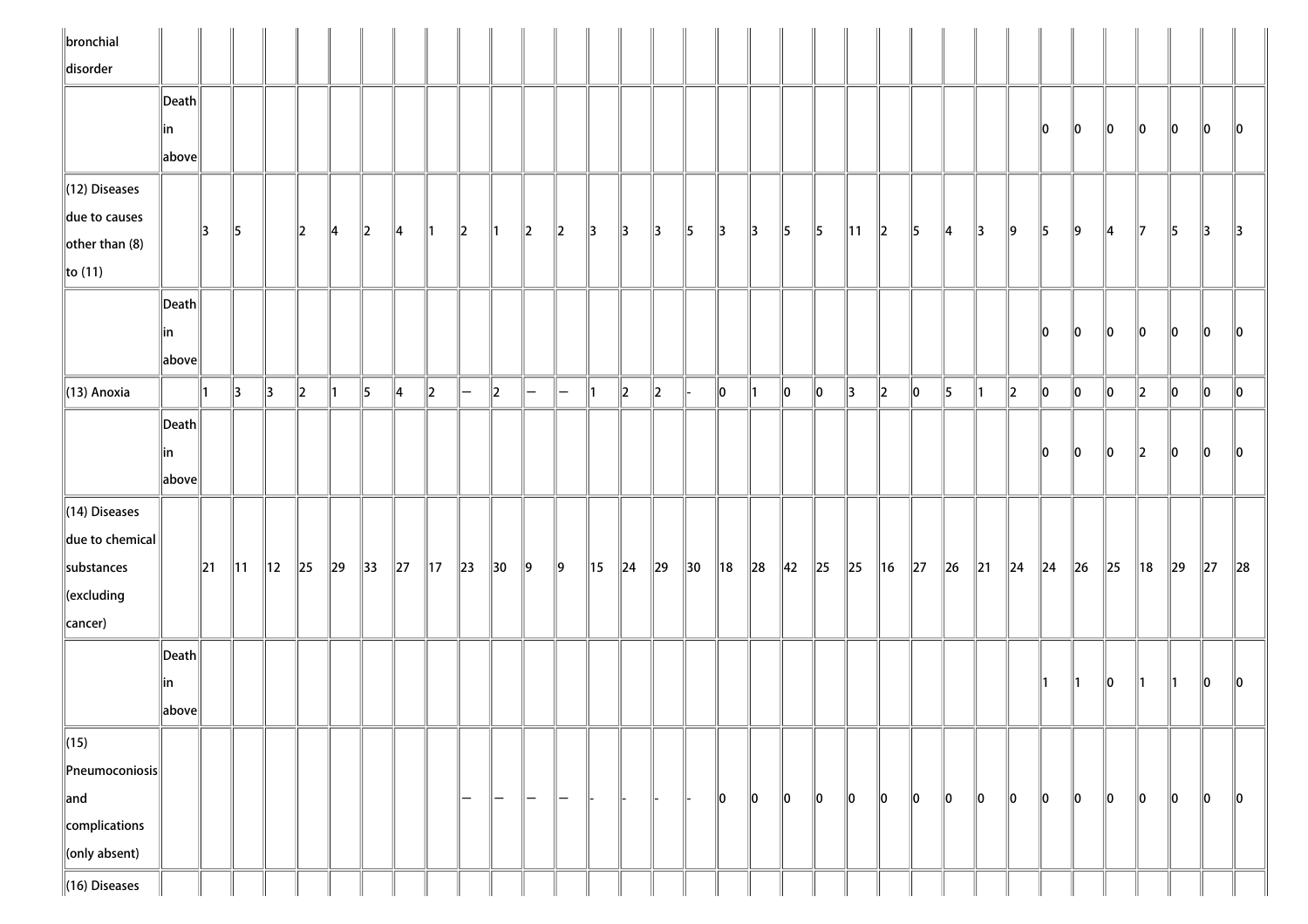| $\parallel$ due to          |                 |  | $ 2\rangle$ | 5 | $\parallel$ 3 | $\parallel$ 1 | $\parallel$ 2 | $\left  - \right $ | $\vert$ 2 | $\parallel$ <sub>2</sub> | $\parallel$ 3 | $\parallel$ 1 | $\parallel$ 1 | $\parallel$ 3 | $\ 2\ $       | $\ 2\ $     | $\parallel$ 1 | $\parallel$ 1 | $\parallel$ 1 | $\ 2\ $ | $\ 0\ $ | $\ 2\ $ | $\parallel$ 1 | $\parallel$ 1 | $\parallel$ 17 | $\ 0\ $       | $\ 0\ $       | $\parallel$ 3 | $\ 2\ $ | $\ 0\ $ | $\parallel$ 79 |
|-----------------------------|-----------------|--|-------------|---|---------------|---------------|---------------|--------------------|-----------|--------------------------|---------------|---------------|---------------|---------------|---------------|-------------|---------------|---------------|---------------|---------|---------|---------|---------------|---------------|----------------|---------------|---------------|---------------|---------|---------|----------------|
| pathogenic                  |                 |  |             |   |               |               |               |                    |           |                          |               |               |               |               |               |             |               |               |               |         |         |         |               |               |                |               |               |               |         |         |                |
| $\left\Vert$ organisms      |                 |  |             |   |               |               |               |                    |           |                          |               |               |               |               |               |             |               |               |               |         |         |         |               |               |                |               |               |               |         |         |                |
|                             | Death           |  |             |   |               |               |               |                    |           |                          |               |               |               |               |               |             |               |               |               |         |         |         |               |               |                |               |               |               |         |         |                |
|                             | in              |  |             |   |               |               |               |                    |           |                          |               |               |               |               |               |             |               |               |               |         |         |         |               |               | 10             | $\ 0\ $       | $\ 0\ $       | 10            | $\ 0\ $ | 10      | $\parallel$ 0  |
|                             | above           |  |             |   |               |               |               |                    |           |                          |               |               |               |               |               |             |               |               |               |         |         |         |               |               |                |               |               |               |         |         |                |
| $\ $ (16)-2                 |                 |  |             |   |               |               |               |                    |           |                          |               |               |               |               |               |             |               |               |               |         |         |         |               |               |                |               |               |               |         |         |                |
| Occupational                |                 |  |             |   |               |               |               |                    |           |                          |               |               |               |               |               |             |               |               |               |         |         |         |               |               |                |               |               |               |         |         |                |
| Diseases due to             |                 |  |             |   |               |               |               |                    |           |                          |               |               |               |               |               |             |               |               |               |         |         |         |               |               |                |               |               |               |         |         |                |
| COVID-19 in                 |                 |  |             |   |               |               |               |                    |           |                          |               |               |               |               |               |             |               |               |               |         |         |         |               |               |                |               |               |               |         |         | 66             |
| above in above              |                 |  |             |   |               |               |               |                    |           |                          |               |               |               |               |               |             |               |               |               |         |         |         |               |               |                |               |               |               |         |         |                |
| pathogenic                  |                 |  |             |   |               |               |               |                    |           |                          |               |               |               |               |               |             |               |               |               |         |         |         |               |               |                |               |               |               |         |         |                |
| $\left\Vert$ organisms      |                 |  |             |   |               |               |               |                    |           |                          |               |               |               |               |               |             |               |               |               |         |         |         |               |               |                |               |               |               |         |         |                |
|                             | $\ $ Death $\ $ |  |             |   |               |               |               |                    |           |                          |               |               |               |               |               |             |               |               |               |         |         |         |               |               |                |               |               |               |         |         |                |
|                             | in              |  |             |   |               |               |               |                    |           |                          |               |               |               |               |               |             |               |               |               |         |         |         |               |               |                |               |               |               |         |         | 10             |
|                             | $\ $ above $\ $ |  |             |   |               |               |               |                    |           |                          |               |               |               |               |               |             |               |               |               |         |         |         |               |               |                |               |               |               |         |         |                |
| $\parallel$ (17) Cancer due |                 |  |             |   |               |               |               |                    |           |                          |               |               |               |               |               |             |               |               |               |         |         |         |               |               |                |               |               |               |         |         |                |
| $\ $ to ionizing            |                 |  |             |   |               |               |               |                    |           |                          |               |               |               |               | $\parallel$ 0 | $\ 0\ $     | $\ 0\ $       | $\ 0\ $       | $\ 0\ $       | $\ 0\ $ | 0       | $\ 0\ $ | 10            | $\ 0\ $       | $\ 0\ $        | $\ 0\ $       | $\ 0\ $       | $\ 0\ $       | $\ 0\ $ | 10      | 10             |
| radiation                   |                 |  |             |   |               |               |               |                    |           |                          |               |               |               |               |               |             |               |               |               |         |         |         |               |               |                |               |               |               |         |         |                |
|                             | Death           |  |             |   |               |               |               |                    |           |                          |               |               |               |               |               |             |               |               |               |         |         |         |               |               |                |               |               |               |         |         |                |
|                             | in              |  |             |   |               |               |               |                    |           |                          |               |               |               |               |               |             |               |               |               |         |         |         |               |               | 10             | $\ 0\ $       | $\ 0\ $       | 10            | $\ 0\ $ | $\ 0\ $ | 10             |
|                             | $\ $ above $\ $ |  |             |   |               |               |               |                    |           |                          |               |               |               |               |               |             |               |               |               |         |         |         |               |               |                |               |               |               |         |         |                |
| $\parallel$ (18) Cancer due |                 |  |             |   |               |               |               |                    |           |                          |               |               |               |               |               |             |               |               |               |         |         |         |               |               |                |               |               |               |         |         |                |
| to chemical                 |                 |  |             |   |               |               |               |                    |           |                          |               |               |               |               | 10            | $ 0\rangle$ | $\ 0\ $       | $\ 0\ $       | $\ 0\ $       | $\ 0\ $ | $\ 0\ $ | $\ 0\ $ | $\ 0\ $       | $\ 0\ $       | $\ 0\ $        | $\ 0\ $       | $\ 0\ $       | $\ 0\ $       | $\ 0\ $ | 10      | $\parallel 0$  |
| $\parallel$ substances      |                 |  |             |   |               |               |               |                    |           |                          |               |               |               |               |               |             |               |               |               |         |         |         |               |               |                |               |               |               |         |         |                |
|                             | Death           |  |             |   |               |               |               |                    |           |                          |               |               |               |               |               |             |               |               |               |         |         |         |               |               |                |               |               |               |         |         |                |
|                             | in              |  |             |   |               |               |               |                    |           |                          |               |               |               |               |               |             |               |               |               |         |         |         |               |               | 10             | $\parallel$ 0 | $\parallel$ 0 | 10            | 10      | 10      | $\ 0\ $        |
|                             | above           |  |             |   |               |               |               |                    |           |                          |               |               |               |               |               |             |               |               |               |         |         |         |               |               |                |               |               |               |         |         |                |
| $\ $ (19) Cancer due        |                 |  |             |   |               |               |               |                    |           |                          |               |               |               |               |               |             |               |               |               |         |         |         |               |               |                |               |               |               |         |         |                |
| to causes other             |                 |  |             |   |               |               |               |                    |           |                          |               |               |               |               |               |             |               |               |               |         |         |         |               |               |                |               |               |               |         |         |                |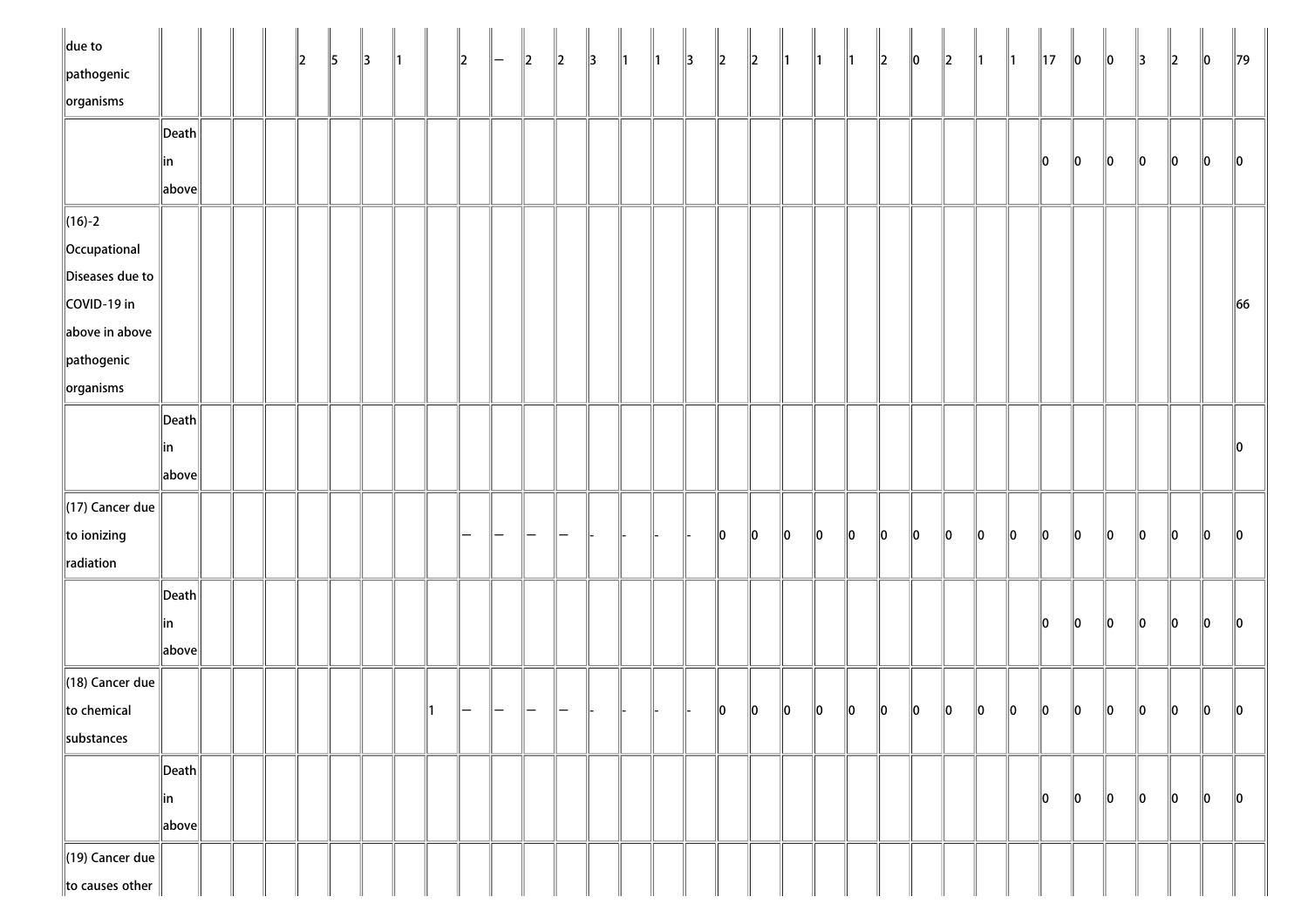| $\ $ than (17) and         |                       |  |  |  |  |     |     |               |               | $\parallel$   | $\parallel$   |               |               | $\ 0\ $       | $\ 0\ $       | $\ 0\ $   | $\ 0\ $    | $\ 0\ $ | $\ 0\ $       | $\ 0\ $   | $\ 0\ $        | $\ 0\ $        | $\ 0\ $ | $\ 0\ $       | $\ 0\ $       | $\ 0\ $       | $\ 0\ $       | $\ 0\ $       | $\ 0\ $       | $\ 0\ $       |
|----------------------------|-----------------------|--|--|--|--|-----|-----|---------------|---------------|---------------|---------------|---------------|---------------|---------------|---------------|-----------|------------|---------|---------------|-----------|----------------|----------------|---------|---------------|---------------|---------------|---------------|---------------|---------------|---------------|
| $\ $ (18)                  |                       |  |  |  |  |     |     |               |               |               |               |               |               |               |               |           |            |         |               |           |                |                |         |               |               |               |               |               |               |               |
|                            | $\ $ Death $\ $       |  |  |  |  |     |     |               |               |               |               |               |               |               |               |           |            |         |               |           |                |                |         |               |               |               |               |               |               |               |
|                            | ∥in                   |  |  |  |  |     |     |               |               |               |               |               |               |               |               |           |            |         |               |           |                |                |         | 10            | $\ 0\ $       | $\ 0\ $       | 10            | 10            | 10            | $\parallel$ 0 |
|                            | above                 |  |  |  |  |     |     |               |               |               |               |               |               |               |               |           |            |         |               |           |                |                |         |               |               |               |               |               |               |               |
| $\ $ (20)                  |                       |  |  |  |  |     |     |               |               |               |               |               |               |               |               |           |            |         |               |           |                |                |         |               |               |               |               |               |               |               |
| $\ $ Cerebrovascular $\ $  |                       |  |  |  |  |     |     |               |               |               |               |               |               |               |               |           |            |         |               |           |                |                |         |               |               |               |               |               |               |               |
| disease, heart             |                       |  |  |  |  |     |     |               |               |               |               |               |               |               |               |           |            |         |               |           |                |                |         |               |               |               |               |               |               |               |
| disease, etc.              |                       |  |  |  |  |     |     |               |               |               |               |               |               |               |               |           |            |         |               |           |                |                |         | $\ 2\ $       | ∥1            | $\parallel$ 3 | $\parallel$ 2 | $\ 2\ $       | $\parallel$ 2 |               |
| $\ $ due to                |                       |  |  |  |  |     |     |               |               |               |               |               |               |               |               |           |            |         |               |           |                |                |         |               |               |               |               |               |               |               |
| overwork                   |                       |  |  |  |  |     |     |               |               |               |               |               |               |               |               |           |            |         |               |           |                |                |         |               |               |               |               |               |               |               |
|                            | $\vert$ Death $\vert$ |  |  |  |  |     |     |               |               |               |               |               |               |               |               |           |            |         |               |           |                |                |         |               |               |               |               |               |               |               |
|                            | in                    |  |  |  |  |     |     |               |               |               |               |               |               |               |               |           |            |         |               |           |                |                |         | $\parallel$ 1 | 10            | $\parallel$ 1 | $\parallel$ 1 | $\parallel$ 1 | ∥1            | $\ 0\ $       |
|                            | above                 |  |  |  |  |     |     |               |               |               |               |               |               |               |               |           |            |         |               |           |                |                |         |               |               |               |               |               |               |               |
| $\ $ (21) Mental           |                       |  |  |  |  |     |     |               |               |               |               |               |               |               |               |           |            |         |               |           |                |                |         |               |               |               |               |               |               |               |
| disorder due to            |                       |  |  |  |  |     |     |               |               |               |               |               |               |               |               |           |            |         |               |           |                |                |         |               |               |               |               |               |               |               |
| serious                    |                       |  |  |  |  |     |     |               |               |               |               |               |               |               |               |           |            |         |               |           |                |                |         |               |               |               |               |               |               |               |
| occupational               |                       |  |  |  |  |     |     |               |               |               |               |               |               |               |               |           |            |         |               |           |                |                |         | $\parallel$ 1 | $\parallel$ 1 | $\ 0\ $       | $\ 0\ $       | $\parallel$ 1 | $\parallel$ 3 | $\ 2\ $       |
| psychological              |                       |  |  |  |  |     |     |               |               |               |               |               |               |               |               |           |            |         |               |           |                |                |         |               |               |               |               |               |               |               |
| burden                     |                       |  |  |  |  |     |     |               |               |               |               |               |               |               |               |           |            |         |               |           |                |                |         |               |               |               |               |               |               |               |
|                            | $\ $ Death $\ $       |  |  |  |  |     |     |               |               |               |               |               |               |               |               |           |            |         |               |           |                |                |         |               |               |               |               |               |               |               |
|                            | in                    |  |  |  |  |     |     |               |               |               |               |               |               |               |               |           |            |         |               |           |                |                |         | $\parallel$ 0 | $\ 0\ $       | $ 0\rangle$   | $\ 0\ $       | $\ 0\ $       | $\vert$ 2     | $\ 0\ $       |
|                            | above                 |  |  |  |  |     |     |               |               |               |               |               |               |               |               |           |            |         |               |           |                |                |         |               |               |               |               |               |               |               |
| $\ $ (22) Other            |                       |  |  |  |  |     |     |               |               |               |               |               |               |               |               |           |            |         |               |           |                |                |         |               |               |               |               |               |               |               |
| diseases                   |                       |  |  |  |  |     |     |               |               |               |               |               |               |               |               |           |            |         |               |           |                |                |         |               |               |               |               |               |               |               |
| $\ $ evidently due to $\ $ |                       |  |  |  |  | ı — | $-$ | $\parallel$ 1 | $\parallel$ 1 | $\parallel$ 1 | $\parallel$ 7 | $\parallel$ 1 | $\parallel$ 3 | $\parallel$ 5 | $\parallel$ 3 | $\vert$ 6 | $\ 11\ $ 9 |         | $\parallel$ 3 | $\vert$ 5 | $\parallel$ 14 | $\parallel$ 12 | $\ 8$   | $\ 2\ $       | $\parallel$ 1 | $\parallel$ 3 | $\parallel$ 2 | $\ 6\ $       | $\vert$ 6     | ∥1            |
| occupational               |                       |  |  |  |  |     |     |               |               |               |               |               |               |               |               |           |            |         |               |           |                |                |         |               |               |               |               |               |               |               |
| causes                     |                       |  |  |  |  |     |     |               |               |               |               |               |               |               |               |           |            |         |               |           |                |                |         |               |               |               |               |               |               |               |
|                            | $\ $ Death $\ $       |  |  |  |  |     |     |               |               |               |               |               |               |               |               |           |            |         |               |           |                |                |         |               |               |               |               |               |               |               |
|                            | in                    |  |  |  |  |     |     |               |               |               |               |               |               |               |               |           |            |         |               |           |                |                |         | 10            | 10            | 10            | 10            | 10            | 10            | $\ 0\ $       |